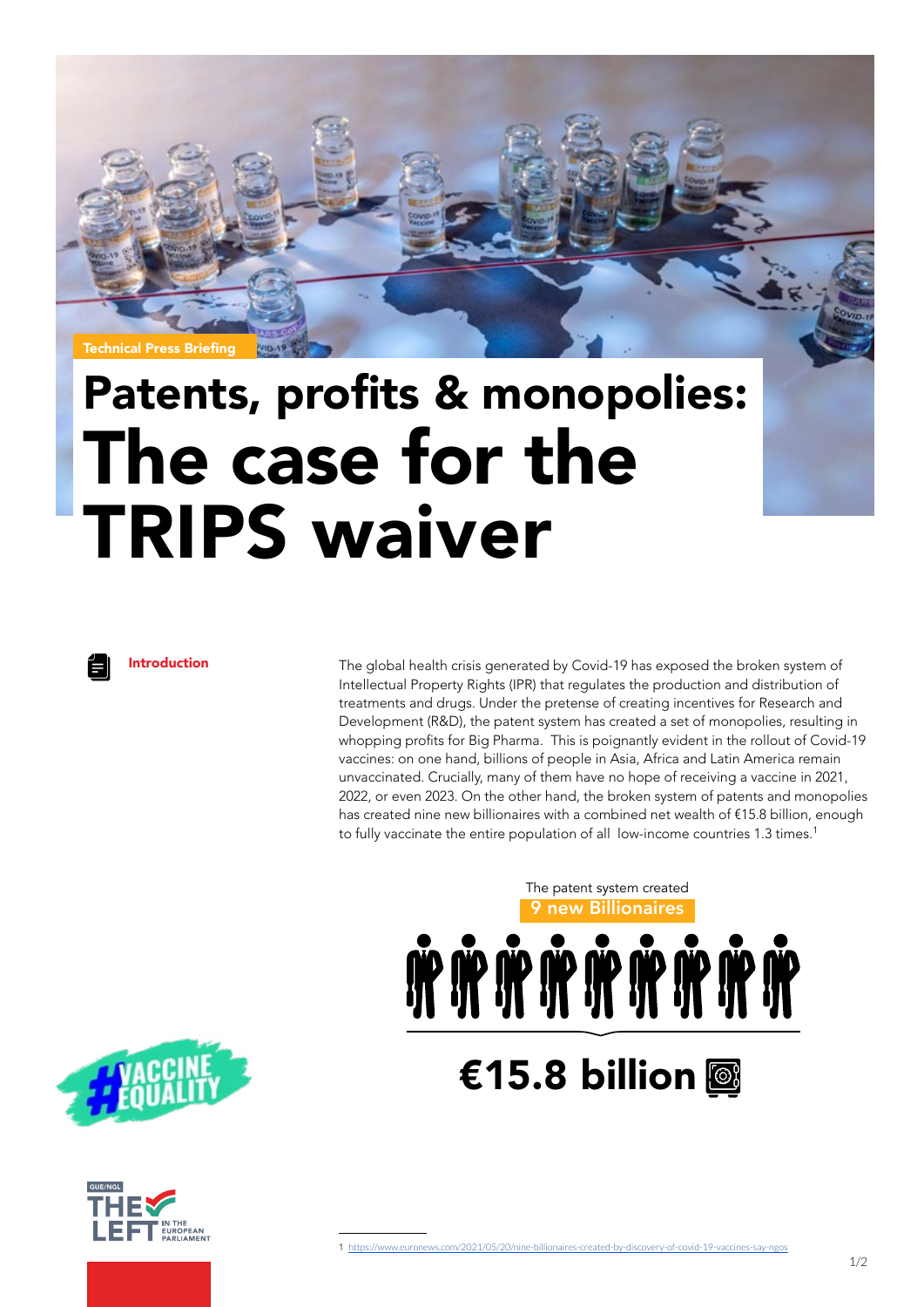Since the beginning of the pandemic, The Left in the European Parliament has been active in denouncing the monopoly rights granted to pharmaceutical corporations that are impeding the timely and sufficient accessibility of life saving medicines and vaccines. The Left has systematically called upon European institutions and member states to support the proposal put forward by India and South Africa in the WTO for a waiver of the agreement on Trade Related aspects of Intellectual Property Rights (TRIPS).

Thanks to a trailblazing mobilisation of citizens across Europe, the European Parliament is finally ready to vote on a resolution on the TRIPS waiver. This longawaited resolution comes after Parliament's key vote last month in support of a Left amendment calling on the European Commision to support the TRIPS waiver proposal. The real question now is what are the Commission and member states waiting for?

This briefing aims to shed light on the current IPR architecture, the flexibilities contained in the TRIPS Agreement and its related structural issues, providing an overview on how the current legal landscape impacts public health objectives. The document also offers an outline of The Left's demands and its work for #VaccineEquality.

Covid-19 vaccines were developed largely with public subsidies. In January 2021, it was reported that the global public sector had spent at least €93 billion on the development of Covid-19 vaccines and therapeutics.<sup>2</sup> Yet, profits flow exclusively into the pockets of the very pharmaceutical companies that refuse to share the patents, knowledge and technology to allow greater production and distribution.

1. Why waiving TRIPS is the only option

 $\mathbf{P}$ 



Patent owners have the power to artificially restrict the production of a good and to exercise unfettered pricing power within a market. This is possible because a patent creates a legal monopoly right over the use of the patented invention for 20 years. It is a restrictive right by definition. It is designed to bestow upon the holder an exclusive right to an invention's commodification. Health is not a commodity, it is a right. This was a painful lesson learnt during years of HIV/AIDS campaigning which led to the revision of some of the provisions of the WTO's TRIPS Agreement, introducing flexibility with regards to IPR and public health that are enshrined in the Doha Declaration.

<sup>2</sup> Thambisetty, Siva and McMahon, Aisling and McDonagh, Luke and Kang, Hyo Yoon and Dutfield, Graham, The TRIPS Intellectual Property Waiver Proposal: Creating the Right Incentives in Patent Law and Politics to end the COVID-19 Pandemic (May<br>24, 2021). LSE Legal Studies Working Paper (2021, Forthcoming), Available at SSRN: <u>https://ssrn.</u> [dx.doi.org/10.2139/ssrn.3851737](https://dx.doi.org/10.2139/ssrn.3851737)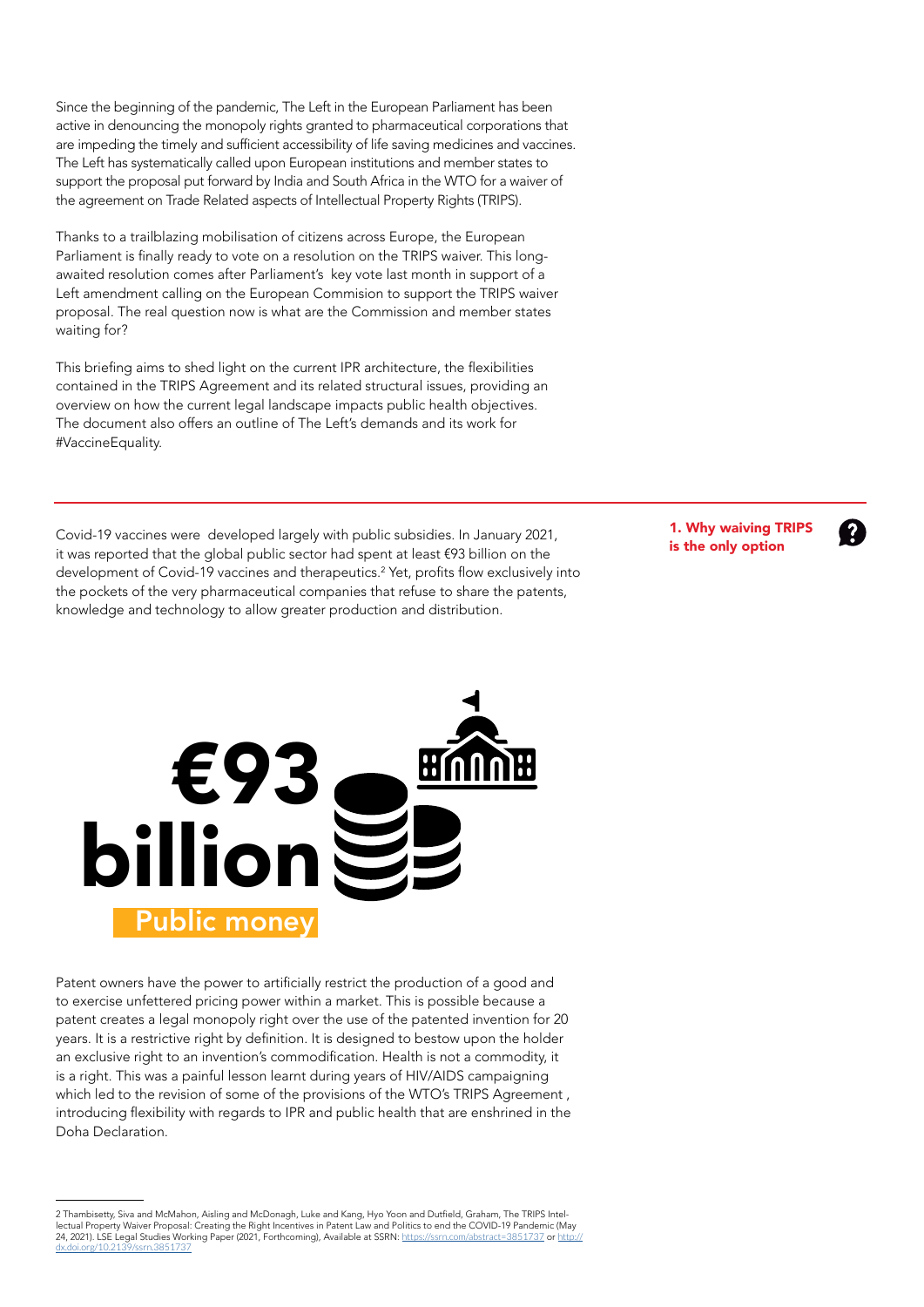Nonetheless, existing flexibilities are not enough. The patent system is set up in such a way that there is a constant race to patent the same invention with small modifications. Multiple patent applications with minor modifications from an original application grow into patent families - or thickets - with dozens and even hundreds of patents existing over the same product. These overlapping rights can result in a de facto extension of patent protection beyond the initial 20 years, making it difficult for competitors to identify whether or not the technology is still protected.

Among these flexibilities the most cited one is Compulsory Licensing (CL). A compulsory licence is a permit granted by the government to allow alternative production or importation of a generic version of a patented medical product, without the prior consent of the patent holder. Nonetheless, the practical application of CL is fraught with difficulties, especially in the context of a pandemic when a fast and extensive solution is needed. Key drawbacks flagged by researchers and organisations include:

- 1. Compulsory licensing can only be applied for on a product-by-product, and country-by-country basis. A blanket compulsory licence in all states for, say, Covid-19 vaccines is not possible under TRIPS.<sup>3</sup>
- 2. The WTO system sets down minimum criteria for a compulsory licence to be used in Art. 31 of the TRIPS Agreement, but countries can impose additional requirements for a compulsory licence, meaning the procedures for obtaining it at the national level are often bureaucratic, uncertain and time consuming.<sup>4</sup>
- 3. While CL is a flexibility allowed for by TRIPS, some states have traditionally been reluctant to invoke the process for issuing a compulsory licence, often due to fears of lawsuits and/or of trade sanctions being imposed on them (this has happened in the past).<sup>5</sup> In April 2021, for example, [Gilead launched a lawsuit](https://www.reuters.com/business/healthcare-pharmaceuticals/russian-supreme-court-rejects-gilead-lawsuit-over-covid-19-drug-2021-05-27/) before the Supreme Court of Russia, challenging the compulsory licence granted on remdesivir by the Russian government.
- 4. There are additional obstacles to the use of CL for vaccines, including regulatory obstacles. For instance, in some regions like the EU, there are additional protections for clinical trial data, such as information and marketing exclusivities which mean generic producers cannot use such data when seeking regulatory approval for a generic product for a certain period. This means obtaining generic approval may not be possible in a timely manner for such products - this has proven to be a stumbling block in the use of a compulsory licence in Europe.<sup>6</sup>
- 5. When a compulsory licence is issued, the rights holder must be provided with adequate remuneration, and challenges can arise around what is 'adequate' in a pandemic context.<sup>7</sup>
- 6. Initially a compulsory licence was possible only for the supply of the domestic market. Modification of Art. 31 (notably Art. 31 bis) now allows CL for export and import. Yet, there are still many obstacles as shown by the unfulfilled request made by Bolivia to Canada to import vaccines in the case of Adenovirus Vectored vaccine.<sup>8</sup>

<sup>3</sup> Ibid.

<sup>4</sup> Technical briefing Compulsory Licenses, the TRIPS Waiver and access to Covid-19 medical technologies, Briefing Document |<br>May 2021 https://msfaccess.org/compulsory-licenses-trips-waiver-and-access-covid-19-medical-techno access.org/compulsory-licenses-trips-waiver-and-access-covid-19-medical-technologie

<sup>5</sup> Thambisetty, Siva and McMahon, Aisling and McDonagh, Luke and Kang, Hyo Yoon and Dutfield, Graham, The TRIPS Intellectual Property Waiver Proposal: Creating the Right Incentives in Patent Law and Politics to end the COVID-19 Pandemic (May<br>24, 2021). LSE Legal Studies Working Paper (2021, Forthcoming), Available at SSRN: <u>https://ssrn.</u> [dx.doi.org/10.2139/ssrn.3851737](https://dx.doi.org/10.2139/ssrn.3851737)

<sup>6</sup> EFM 't Hoen, P Boulet, BK Baker 'Data exclusivity exceptions and compulsory licensing to promote generic medicines in the European Union: A proposal for greater coherence in European pharmaceutical legislation' J Pharm Policy Pract (2017) 10 7 The Independent Panel, 'COVID-19: Make it the Last Pandemic' (May 2021) at 14 https://theindependentp

[uploads/2021/05/COVID-19-Make-it-the-Last-Pandemic\\_final.pdf](https://theindependentpanel.org/wp-content/uploads/2021/05/COVID-19-Make-it-the-Last-) 

<sup>8</sup> Technical briefing Compulsory Licenses, the TRIPS Waiver and access to Covid-19 medical technologies, Briefing Document |<br>May 2021 https://msfaccess.org/compulsory-licenses-trips-waiver-and-access-covid-19-medical-techno May 2021 <https://msfaccess.org/compulsory-licenses-trips-waiver-and-access-covid-19-medical-technologies>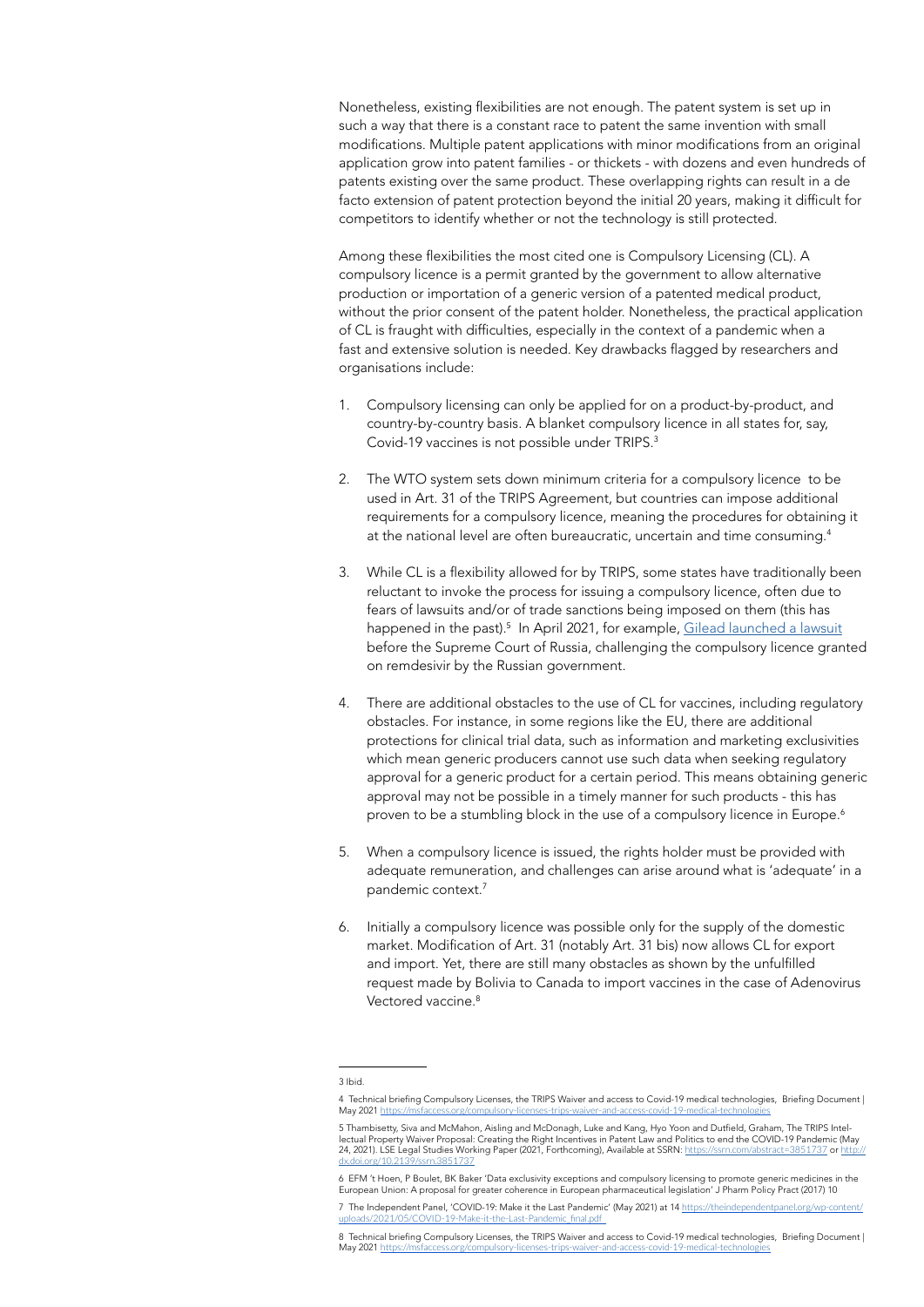The practical challenges in applying the flexibilities foreseen by TRIPS, combined with the lack of detailed knowledge about the web of patents which may be applicable to any vaccine; inadequate information about manufacturing or regulatory processes; the terms of cross-licensing<sup>9</sup>; and limited knowledge about the contents of the patent applications which may be relevant for a CL application, make the effective use of CL for vaccines very difficult in both the domestic and international context.

The limitations of compulsory licensing clearly make the case for additional legal options which can ensure equitable access to vaccines. This should be fully acknowledged by WTO members in the ongoing discussion on the TRIPS waiver proposal for Covid-19.

[The waiver proposal led by India and South Africa](https://docs.wto.org/dol2fe/Pages/SS/directdoc.aspx?filename=q:/IP/C/W669R1.pdf&Open=True) offers options for countries to choose to temporarily not apply, implement and/or enforce patents, protection of undisclosed information, industrial design and copyrights related to medicines, vaccines, diagnostics and other related Covid-19 health technologies and materials. If adopted, countries can be exempted from being sued before the WTO dispute settlement body for not fully implementing the TRIPS Agreement in a pandemic. The proposed waiver would be in force for three years and when implemented at the national level, could immediately mitigate the limitations in the current rules of compulsory licences and offer an expeditious approach to export and import products made by generic companies. This is the only way to ramp up the production of Covid-19 vaccines and put an end to the pandemic.

Covid-19 Vaccines Global Access (COVAX) is a global initiative set up to ensure that the poorest of countries also have access to the vaccine. Almost a year and a half into the pandemic, it has not succeeded in this purpose. The initiative, led by the WHO, Gavi, the Vaccine Alliance and the Coalition for Epidemic Preparedness Innovations, along with Unicef as the implementing partner, is struggling to meet its targets.

The prime reason for this has been its over-dependence on a limited number of vaccine manufacturers. COVAX aims to provide around two billion doses by the end of 2021 so that each country can immunise at least 20 percent of their populations. The vaccines are distributed among the 180 participating countries. While the rich countries pay for the vaccines, the 92 low- and middle-income countries are subsidised by aid and the private sector. But vaccines are in short supply due to the monopolies granted to Big Pharma.



2. Why is Covax not working?

*Countries that participate in the COVID-19 vaccine WHO-backed COVAX Alliance.*

*Source: BBC*